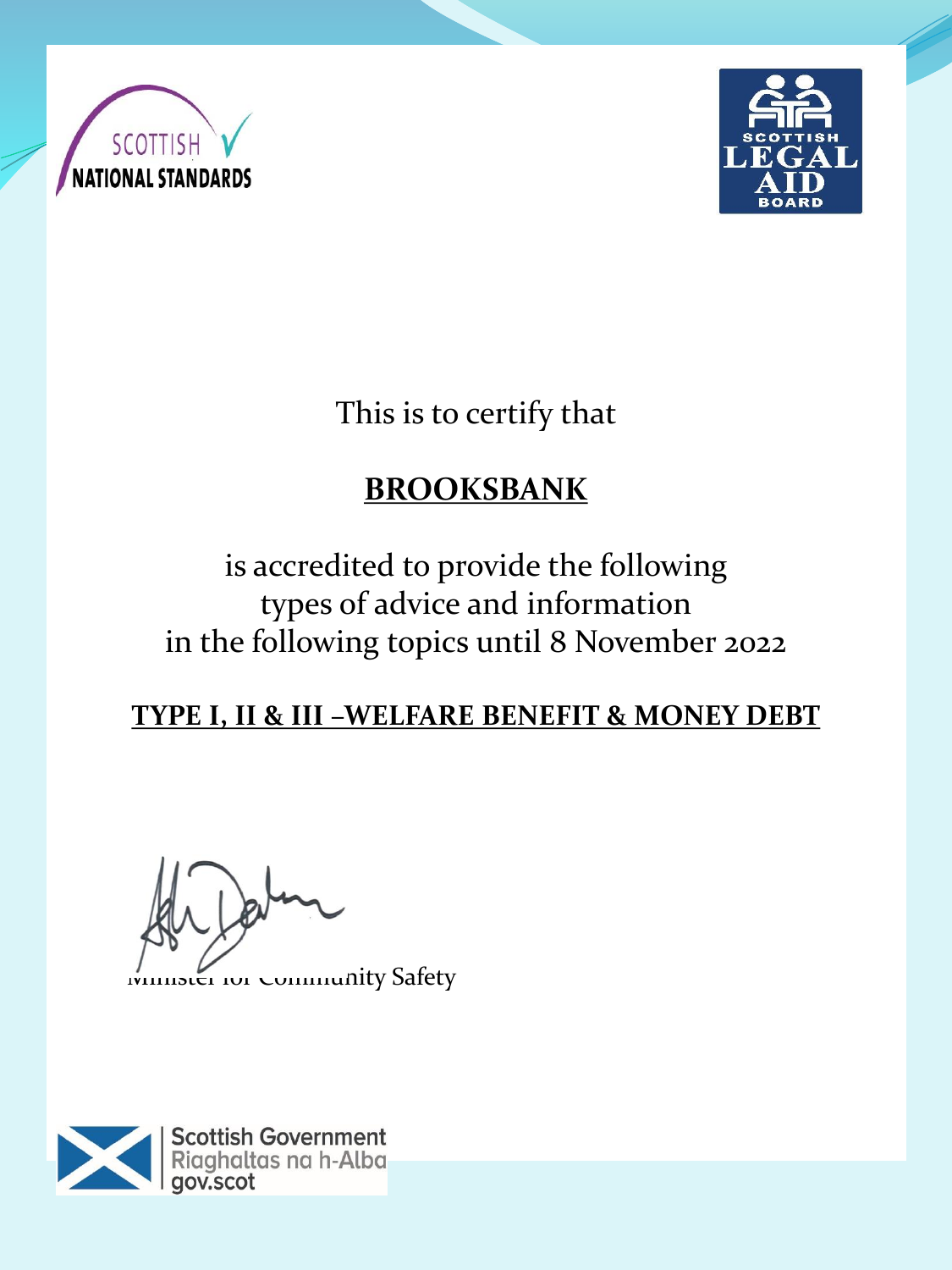#### **COMPETENCY ACHIEVED**

## **3 Money and Welfare Benefits Related to Advice Competences – Foundation Knowledge**

- 3.1 Administrative Structure of the Benefits and Tax Credits Systems – Type II
- 3.2 National Insurance Scheme Type I
- 3.3 Claims & Backdating Type II
- 3.4 Decision-Making, Disputes and Appeals Type III
- 3.5 Benefit & Tax Credit Overpayments Type II
- 3.6 Assessment, Initial Decision-Making & Holding Activity in Debt Cases – Type II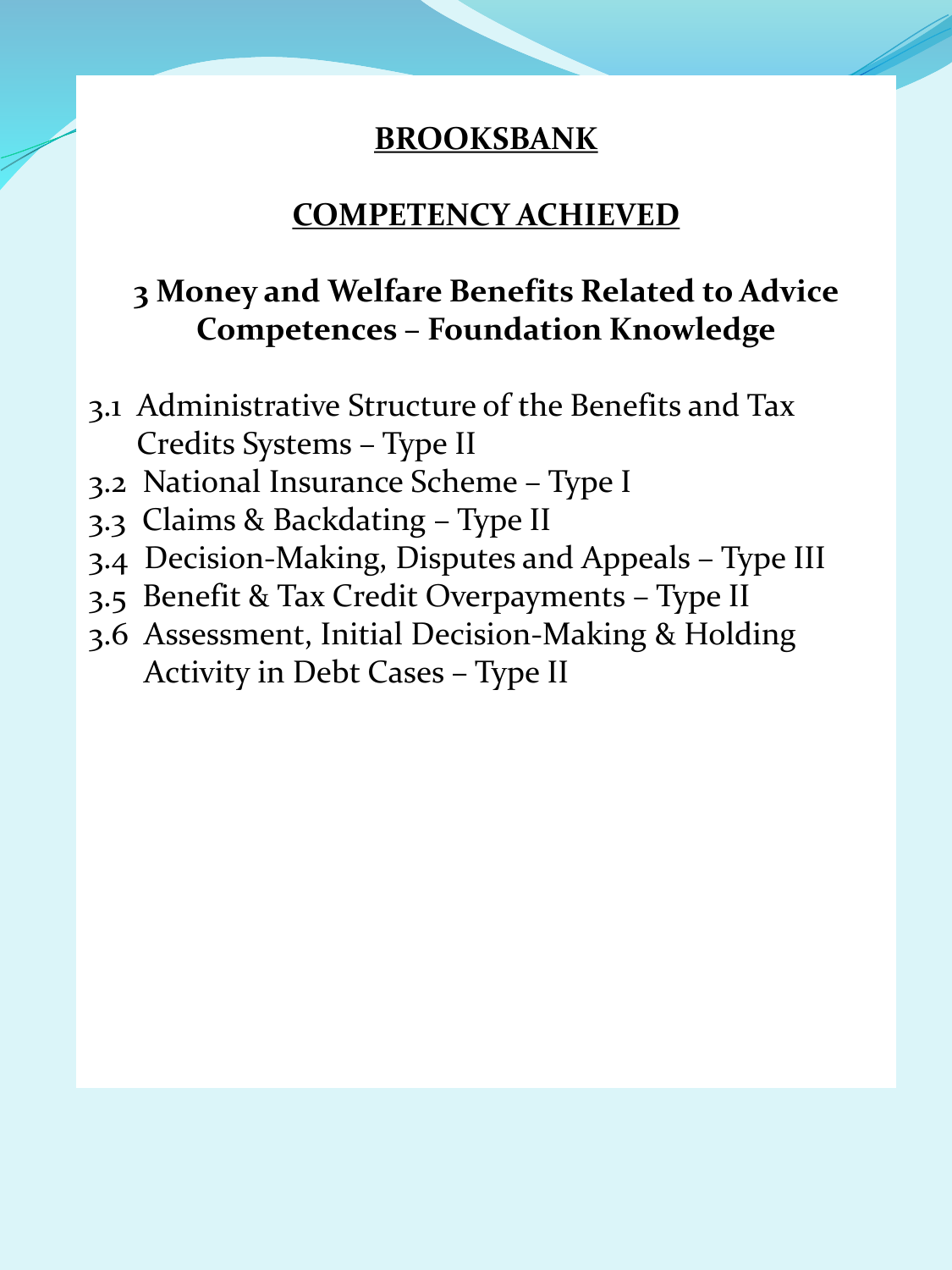### **COMPETENCY ACHIEVED**

## **4 Money and Welfare Benefits Related Advice Competences – Specialist Areas**

- 4.1 Means-Tested Benefits Type III
- 4.2 Universal Credit Type III
- 4.3 Tax Credits Type II
- 4.4 The Social Fund & the Scottish Welfare Fund Type II
- 4.5 The Impact of Work on Benefits Type III
- 4.6 Child Element of Universal Credit, Child Benefit, Kinship Care Allowance & Guardian's Allowance – Type II
- 4.7 State Retirement Pension Type I
- 4.8 Personal Independence Payment, Disability Living Allowance & Attendance Allowance – Type III
- 4.9 Benefits for People who have Limited Capability for Work – Type III
- 4.10 Benefits for Industrial Injury and Disease Type II
- 4.11 Benefits for Veterans Type II
- 4.12 Carers Allowance Type III
- 4.13 Jobseeker's Allowance– Type III
- 4.14 Benefits for Maternity, Paternity and Adoption Type II
- 4.15 Bereavement Benefits Type II
- 4.16 Benefits for People in Public Care Type II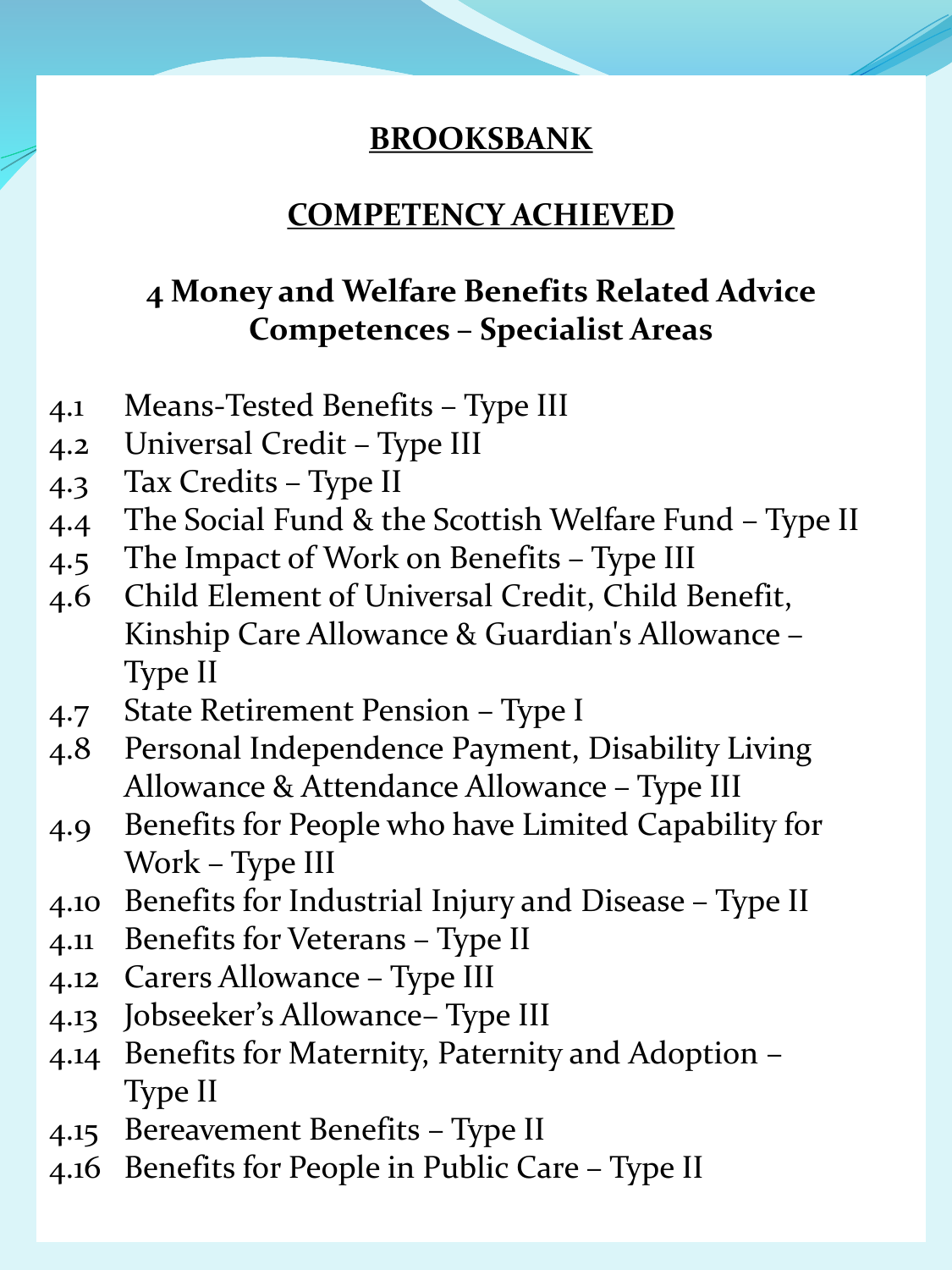## **COMPETENCY ACHIEVED**

# **4 Money and Welfare Benefits Related Advice Competences – Specialist Areas Cont.**

- 4.17 Benefits for Students Type II
- 4.18 Benefits for People from Abroad and/or who are Subject to Immigration Control – Type II
- 4.19 Ancillary Benefits Type II
- 4.20 Financial Statements Type II
- 4.21 Liability for Debts, Extortionate Credit, Unfair Contract Terms, Unenforceable Debts, Creditor Malpractice, Codes of Practice, etc – Type II
- 4.22 Identifying & Agreeing Options in Debt Cases – Type II
- 4.23 Negotiating & Making Offers to Creditors– Type II
- 4.24 Diligence, Diligence Stoppers and Court Proceedings – Type II
- 4.25 Bankruptcy & Trust Deeds– Type II
- 4.26 The Debt Arrangement Scheme– Type III
- 4.27 Recalls & Appeals against Court Decrees and Orders – Type II
- 4.28 Utility Debts Type II
- 4.29 Local and national Tax Debts Type II
- 4.30 Rent Arrears Type II